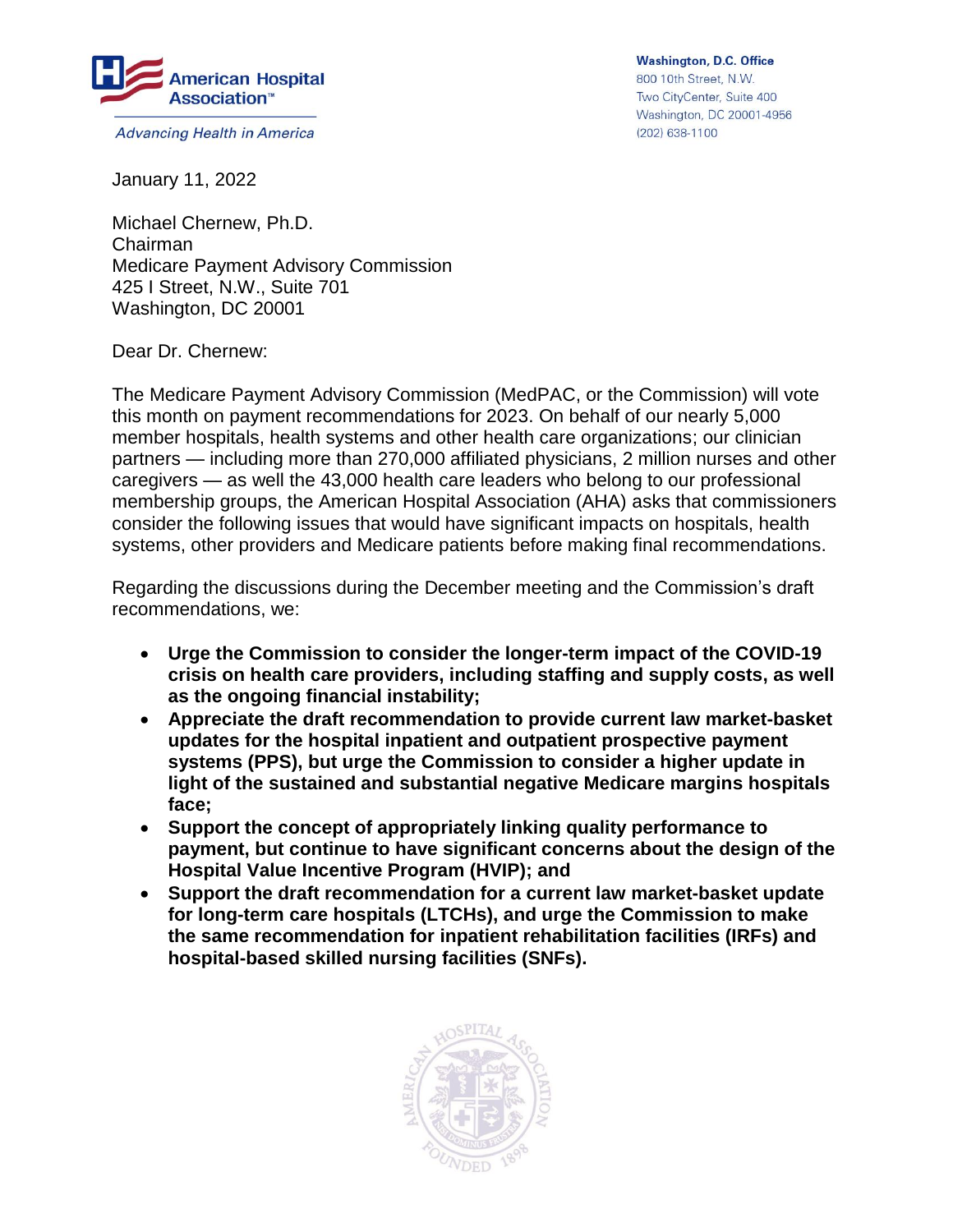Michael Chernew, Ph.D. January 11, 2022 Page 2 of 7

l

# **THE CONTEXT OF COVID-19**

The COVID-19 crisis has put unprecedented pressure on America's hospitals and health systems, with never-before-seen ICU bed occupancy and continued financial losses expected to exceed \$50 billion in 2021, even after accounting for federal COVID-19 relief funds.<sup>1</sup> Health care providers remain on the front lines of fighting this powerful virus, with many hospitals across the country once again battling new surges due to the Delta and Omicron variants, and hospitalization rates have increased once again. For example, in the week ending on Jan. 1, hospital inpatient COVID-19 utilization increased nearly 30% compared to the previous week. $2$ 

We agree with MedPAC commissioners who have commented on the lasting and durable impacts of the COVID-19 pandemic on the healthcare system. Hospitals will experience persistently higher costs and face new challenges as a result of the pandemic. **We urge MedPAC to consider the changing health care system dynamics, including those described below, and their effects on hospitals. Taken together, these shifts in the health care environment will put enormous, continued strain on hospitals and health systems. We urge the Commission to consider these long-lasting changes when making payment recommendations for 2023 and beyond.**

First, as mentioned by several commissioners, labor and supplies will continue to be a challenge. Expenses are rising across the board, as hospitals face increasing costs for labor, drugs, purchased services, personal protective equipment (PPE), and other medical and safety supplies needed to care for patients. For example, a study found that labor expenses per adjusted discharge are up 14% compared with pre-pandemic levels, and supply expenses are up 17%.<sup>3</sup> These estimates are far greater than the estimate currently used to forecast the market basket update at 3.1%. While the full impact of COVID-19 on labor and supply markets is not yet known, it is crucial that MedPAC monitor and account for increases in hospital input costs for the long-term.

Second, hospitals will continue to face economic instability as the public health emergency continues. For example, hospitals and health systems must contend with rising inflation, which not only impacts wages and supply costs but also negotiated prices with insurers. In addition, several streams of government financial assistance provided to hospitals to battle the virus will end in the near to mid-term, and the future of financial relief remains uncertain. For example, a phased elimination of the Medicare sequester ends on June 30, 2022. Most hospitals have started and will continue to repay their accelerated payments throughout this year, and the majority of funds from the Provider Relief Fund and American Rescue Plan Act have been distributed as of late 2021. Thus, there will be even more stress on a field that had already seen more

<sup>1</sup> https://www.kaufmanhall.com/insights/research-report/financial-effects-covid-19-hospital-outlookremainder-2021

<sup>2</sup> https://beta.healthdata.gov/Health/COVID-19-Community-Profile-Report/gqxm-d9w9

<sup>3</sup> https://www.kaufmanhall.com/insights/research-report/financial-effects-covid-19-hospital-outlookremainder-2021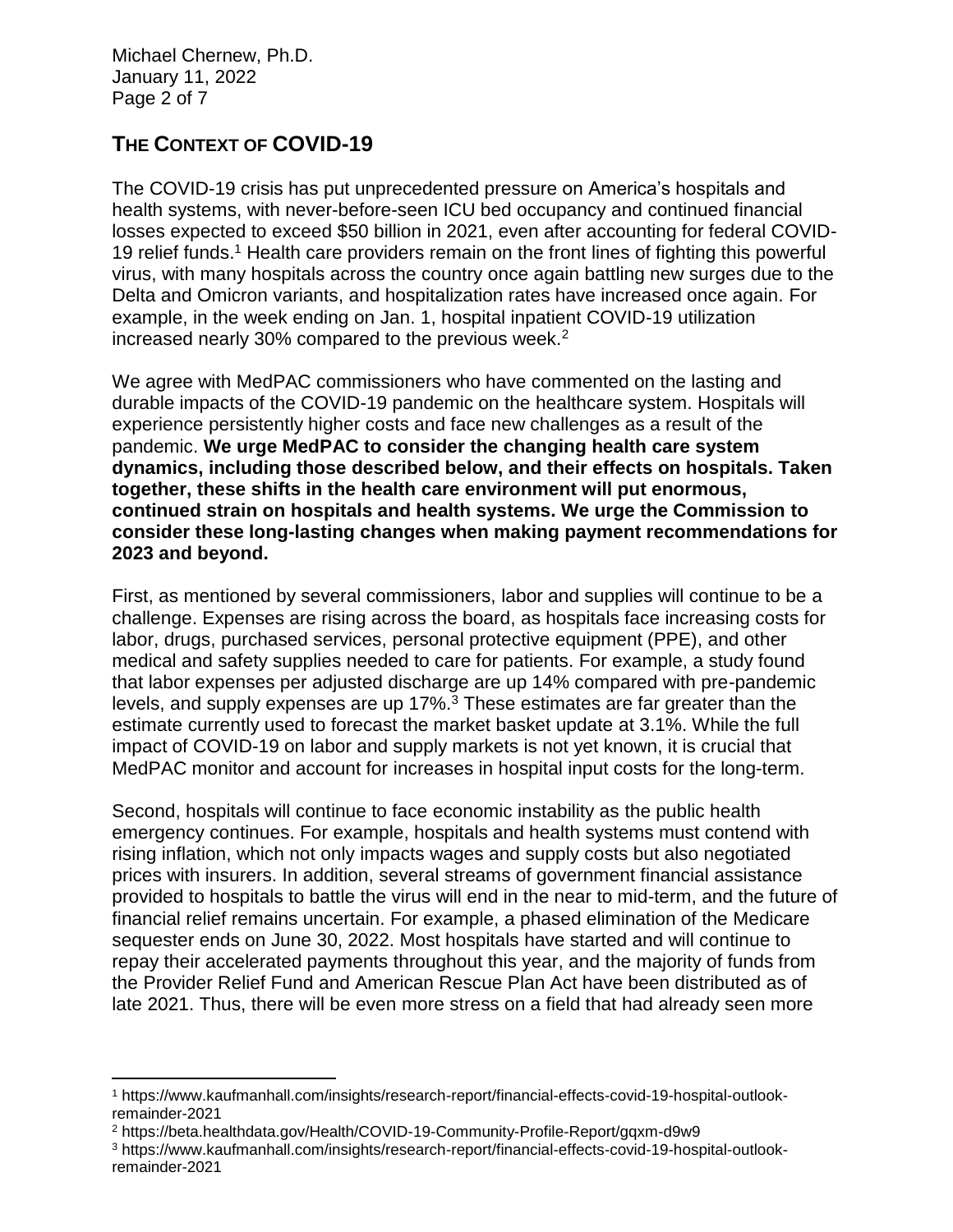Michael Chernew, Ph.D. January 11, 2022 Page 3 of 7

 $\overline{a}$ 

than three dozen hospitals entering into bankruptcy and 19 rural hospital closures in 2020. 4

### **HOSPITAL INPATIENT AND OUTPATIENT UPDATE RECOMMENDATION**

**The AHA agrees with MedPAC that current law updates for both the hospital inpatient and outpatient PPS are absolutely necessary in 2023. We appreciate the Commission's continued recognition that Medicare payments have remained far below the cost of providing care for many years. Specifically, according to the MedPAC data book, the Medicare program has not fully covered the costs of serving Medicare patients since 2002.**

Furthermore, slight improvements in overall Medicare margins during the past few years have not brought hospitals into positive territory and do not offset the longstanding trend of substantially negative Medicare margins. Moreover, some of these improvements have been due to policies outside of Medicare — not improvements to Medicare payments. For example, the small uptick of 0.2% that was observed from 2019 (-8.7% margin) to 2020 (-8.5% margin) occurred because COVID relief funds were accounted for in 2020. Without these temporary relief funds, overall Medicare margins would have fallen to a staggering -12.6%.

In addition, even MedPAC's cohort of "efficient" hospitals had overall Medicare margins that were negative when relief funds are not accounted for, indicating that even those providers considered by MedPAC to be "efficient" cannot cover costs under Medicare. **Payments that result in sustained and deeply negative margins for nearly two decades should not be considered adequate, particularly in the face of the low cost growth hospitals have kept to for nearly a decade.**

Furthermore, these negative aggregate margins may obscure the breadth and depth of financial losses associated with Medicare payment for individual hospitals. According to the 2021 MedPAC data book, for example, *a quarter of hospitals had a Medicare margin of -18%* or lower in 2019. In the same year, among nearly 5,200 hospitals surveyed by AHA, almost two-thirds lost money caring for Medicare patients.<sup>5</sup> Such widespread, sustained low margins make it very difficult for providers to meet emergency demands, such as the current public health emergency, or maintain access to care for Medicare patients and their communities over the long term. **We therefore continue to urge the Commission to consider a higher-than-market-basket increase for inpatient and outpatient hospital services as necessary to start to bring Medicare payments back to the level where they cover costs and ensure patients have adequate access to care. HOSPITAL VALUE INCENTIVE PROGRAM** 

The AHA appreciates MedPAC's interest in streamlining and focusing Medicare's hospital value programs. Indeed, we have long advocated for programs to use only

<sup>4</sup> https://www.aha.org/fact-sheets/2020-11-09-fact-sheet-covid-19-pandemic-results-bankruptcies-orclosures-some-hospitals

<sup>5</sup> https://www.aha.org/fact-sheets/2020-01-07-fact-sheet-underpayment-medicare-and-medicaid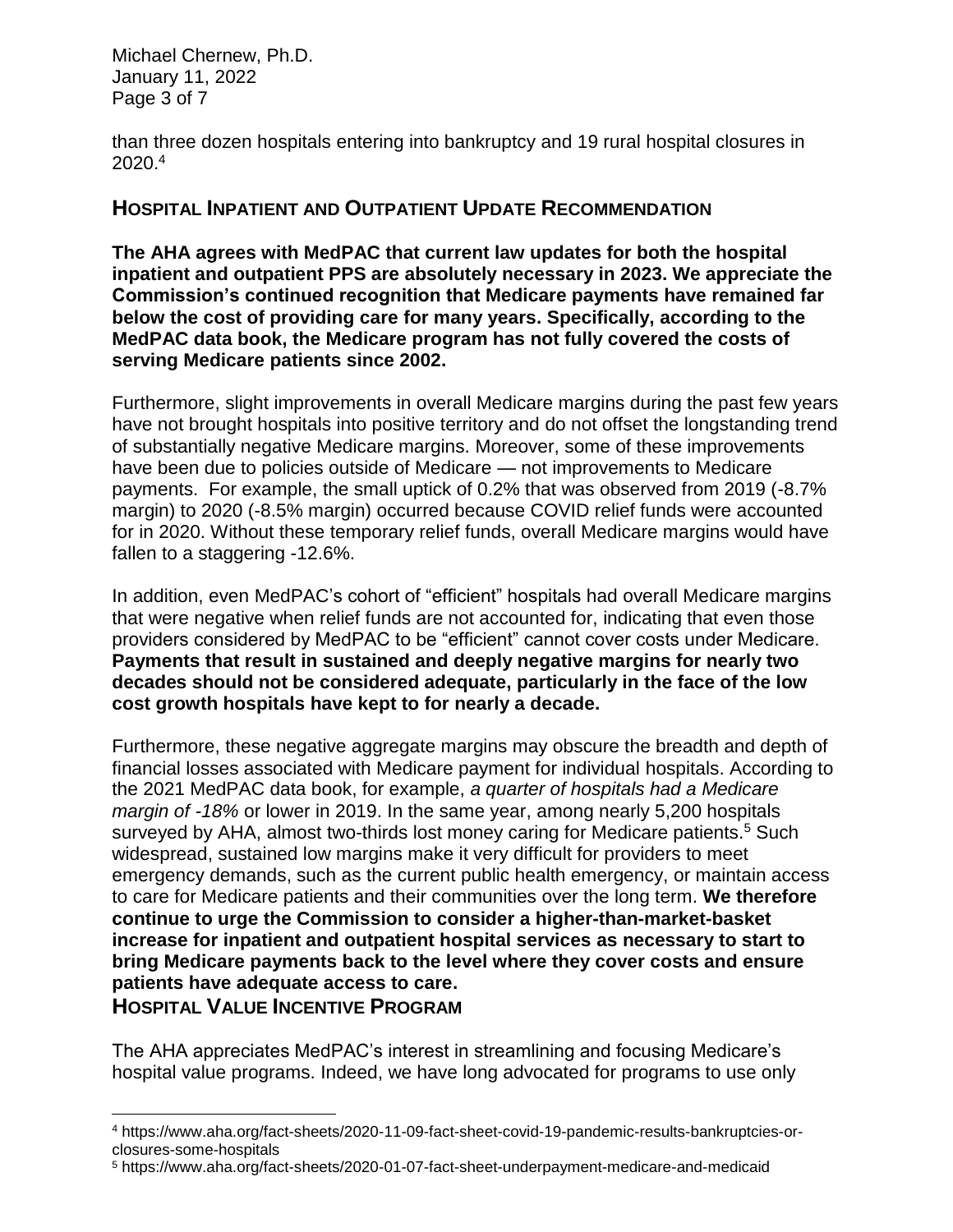Michael Chernew, Ph.D. January 11, 2022 Page 4 of 7

"measures that matter" the most to improving outcomes. However, we remain concerned about the design of the HVIP program and believe it could lead to unintended consequences that run counter to MedPAC's stated goals of driving even greater improvement in hospital performance. Our concerns about the design of the HVIP are outlined in greater detail in our January [2019 letter](https://www.aha.org/system/files/2019-01/aha-medpac-letter-payment-recommendations-for-2020-1-14-2019.pdf) where we recommended that MedPAC:

- Ensure there is sufficient flexibility in measurement topics and measures to keep up with changes in care delivery and quality improvement priorities;
- Reconsider the appropriateness of all-condition mortality and readmission measures given the utility of condition specific measures;
- Carefully assess the risk adjustment models of the proposed HVIP measures especially the mortality and Medicare spending per beneficiary (MSPB) measures — to ensure they adequately account for underlying differences in hospital patient populations and have enough performance variation to rates to warrant their use; and
- Further assess whether prospective targets can be set equitably.

## **LOW-VOLUME HOSPITAL POLICY**

The AHA appreciates the Commission's work detailing the impacts of the changes to the low-volume hospital (LVH) payment adjustment required by the Balanced Budget Act (BBA) of 2018. The LVH adjustment aims to support low-volume and isolated hospitals that lacked economies of scale and thus have higher standardized costs per stay. **Thus, we are concerned with the Commission's discussion about allowing the BBA's modifications to expire, thus reverting to the original 2005 criteria with a narrower volume eligibility.** Specifically, the current volume criterion of less than 3,800 all-payer inpatient stays would be reduced to less than 800 all-payer inpatient stays. This reversion would severely undermine the financial stability of rural providers at a time when substantial additional funding, not less, is needed to bolster care in these communities. For example, while approximately 600 hospitals currently are eligible for the LVH adjustment, under the original 2005 criteria, approximately ten hospitals received the adjustment each year. Thus, if the reversion were to take effect in 2023, it would mean that nearly all rural hospitals that currently are eligible would lose their funding – about \$300 million. This would occur at a time when rural hospitals face unprecedented challenges. While COVID-19 relief funds have financially sustained certain rural hospitals in 2021, we agree with Commissioner Barr's concern of a "tsunami of [rural] closures" in the near future. **Therefore, we urge MedPAC to support policies that help rural communities maintain their access to care and refrain from allowing current LVH modifications to expire.**

# **POST-ACUTE CARE UPDATE RECOMMENDATIONS**

Throughout the pandemic, the four PAC settings — long-term care hospitals (LTCH), inpatient rehabilitation hospitals (IRF), skilled nursing facilities (SNF) and home health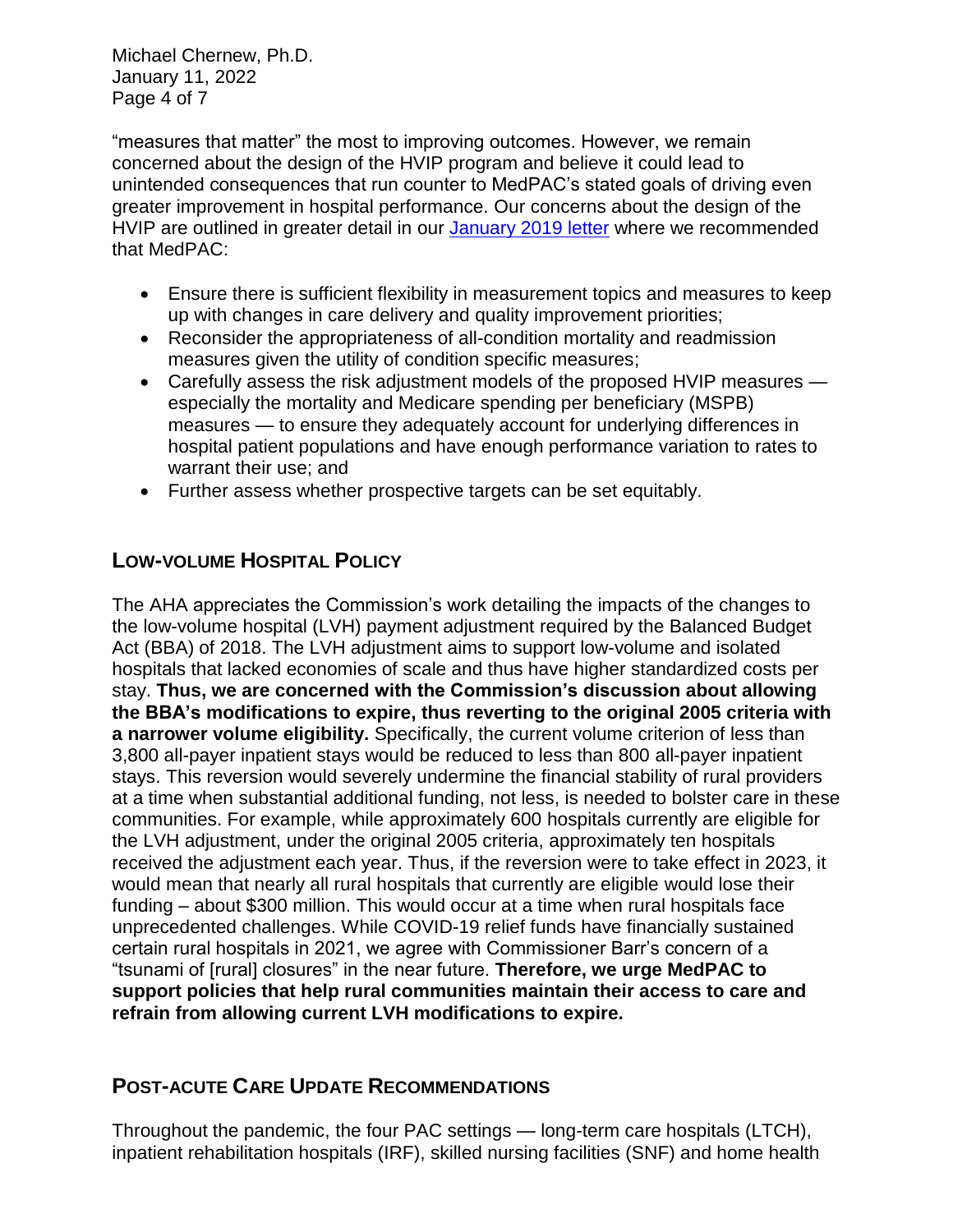Michael Chernew, Ph.D. January 11, 2022 Page 5 of 7

(HH) agencies — have substantially contributed to the COVID-19 pandemic response by treating patients with active COVID-19, as well as patients recovering from the virus. Additionally, referring hospitals continue to transfer patients to PAC facilities that correspond with their clinical competencies in order to open more space for those requiring immediate care. In some areas, COVID-impacted patients are even bypassing a stay in a general acute care hospital to streamline care protocols in response to pandemic pressures. In fact, some hotspots have experienced COVID-driven waitlists for certain PAC care.

The trends shown below illustrate that PAC providers have responded to the PHE in sync with referring inpatient PPS hospitals, shown in blue. Specifically, the chart shows each settings' rate of COVID-19 patients, with LTCHs (shown in red) and SNFs (shown in purple) exhibiting the highest concentrations.



Source: Medicare fee-for-service claims, Centers for Medicare & Medicaid Services, Chronic Conditions Data Warehouse, www2.ccwdata.org/web/guest/home.

In addition, PAC providers experienced substantial decreases in case volume at the same time that patients' clinical needs greatly increased, as indicated by increases in case-mix index, average length of stay and ICU days during the prior hospital stay. We note that all of these indicators demonstrate the prominent trend of far sicker patients being treated in PAC, especially in the HH and LTCH settings.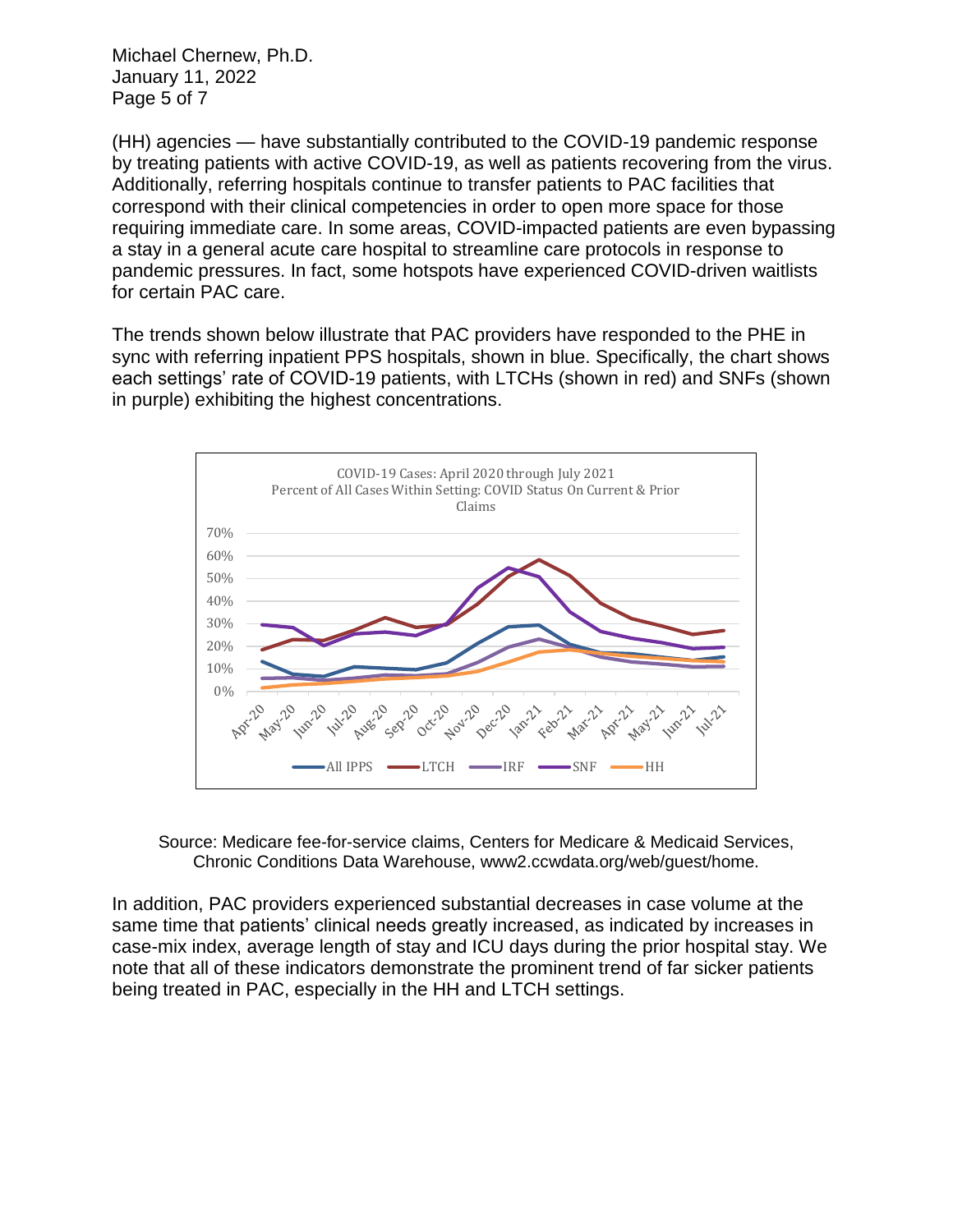| $1.000$ or onally nomino include to the tonou<br><b>Inpatient Hospital</b><br><b>Discharge Destination</b> | Case<br><b>Volume</b> | Case-<br>mix<br><b>Index</b> | Average<br>Length<br>of Stay | Average<br><b>Number</b><br>of ICU<br><b>Days</b> |
|------------------------------------------------------------------------------------------------------------|-----------------------|------------------------------|------------------------------|---------------------------------------------------|
| <b>All Inpatient PPS</b>                                                                                   |                       |                              |                              |                                                   |
| <b>Discharges</b>                                                                                          | $-18.2%$              | 6.9%                         | 8.8%                         | 12.6%                                             |
| HH                                                                                                         | $-6.9%$               | 5.0%                         | 9.2%                         | 10.1%                                             |
| <b>SNF</b>                                                                                                 | $-30.8%$              | 3.2%                         | 8.8%                         | 7.4%                                              |
| <b>IRF</b>                                                                                                 | $-11.2%$              | 3.6%                         | 8.4%                         | 6.9%                                              |
| <b>LTCH</b>                                                                                                | $-15.0%$              | 8.5%                         | 15.0%                        | 15.2%                                             |

#### **Inpatient PPS Discharge Destination Data Rate of Change from Pre-PHE to PHE Period\***

Source: Medicare fee-for-service claims, Centers for Medicare & Medicaid Services, Chronic Conditions Data Warehouse, https://www2.ccwdata.org/web/guest/home.

A comparison of the PHE period of Jan. 27, 2020 to March 31, 2021 (approximately 14 months) versus the pre-PHE period of Nov. 23, 2018, 2019 to Jan. 26, 2020 (approximately 14 months).

Long-term Care Hospitals. **The AHA appreciates and supports MedPAC's recommendation for a current law market-basket update for LTCHs in FY 2023, which recognizes their considerable, ongoing efforts in treating those with or recovering from COVID-19.** LTCHs continue to play an invaluable role during the prior and latest surges of pandemic. In addition, at the end of the PHE, they will return to the pressures of major payment reform that would have been fully implemented in FY 2021 if not for pandemic waivers. In particular, the LTCH site-neutral payment policy will resume, which AHA estimated cut LTCH payments by more than \$1 billion in total from FYs 2016 to 2019. Indeed, the related drop in LTCHs' Medicare FFS margins has been reported in recent years by MedPAC staff. The full implementation of the site-neutral policy following the PHE will exacerbate these trends even though LTCHs will likely still face elevated, post-PHE personnel and other costs without the benefit of support from relief funds.

Inpatient Rehabilitation Facilities. In December, the commissioners considered a draft recommendation to reduce FY 2023 IRF PPS payments by 5%, relative to FY 2022 levels. Given persistent PHE stresses, **we urge MedPAC to help maintain the operational stability needed during the pandemic by supporting a current law update for IRFs in FY 2023.** As shown above, IRFs also have experienced a major increase in the clinical needs of its patient population during the pandemic. Additionally, in some instances, they have — at least in part — adapted to treat general acute-care hospitals patients, which greatly aids local referring hospitals and the overall community response to pandemic surges.

With regard to average margins for Medicare FFS payments reported in December, we note the highly varied margins across the IRF field. In fact, analysis by American Medical Rehabilitation Providers Association (AMRPA) of the Centers for Medicare &